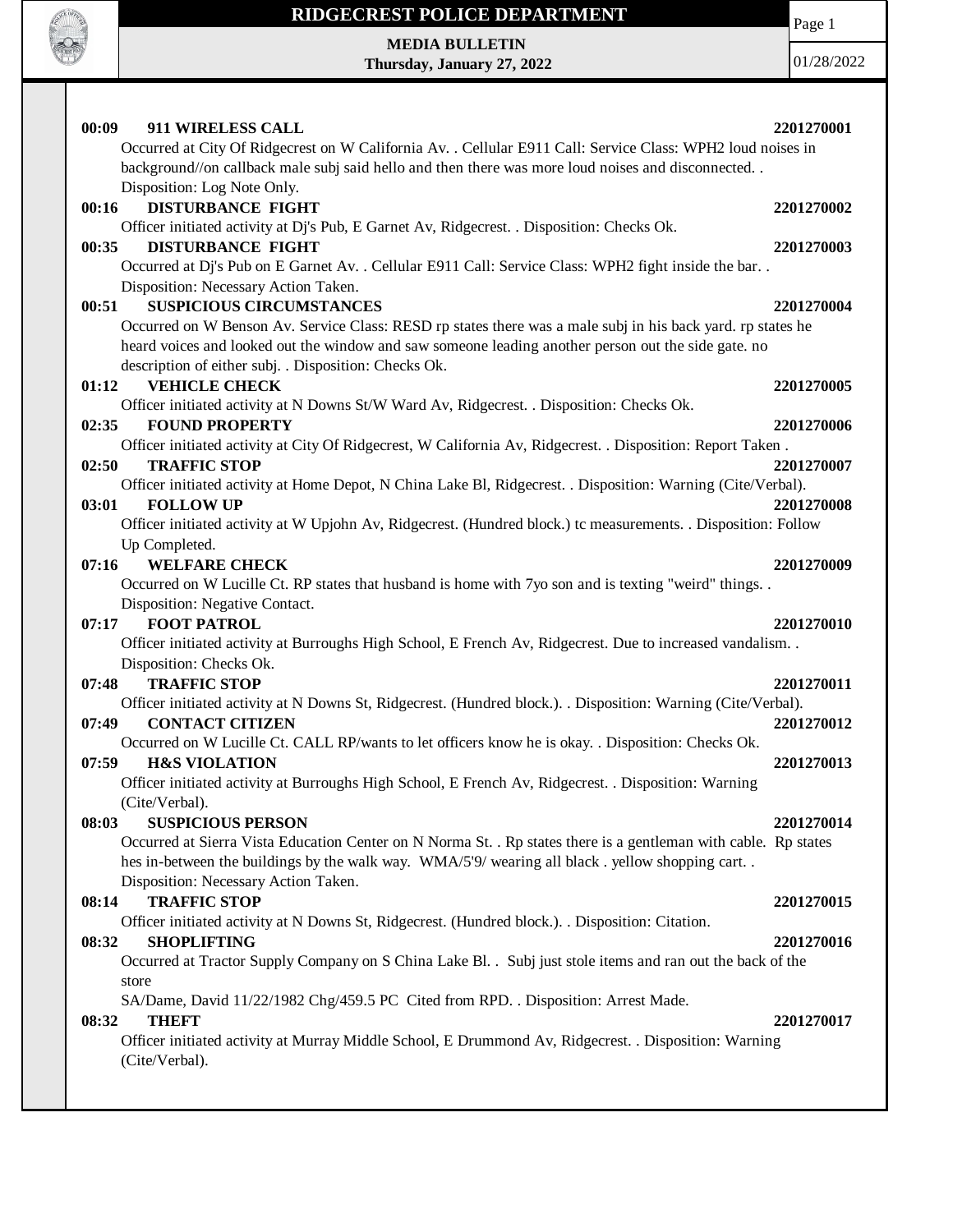

# **RIDGECREST POLICE DEPARTMENT MEDIA BULLETIN**

**Thursday, January 27, 2022**

Page 2

| 08:38<br><b>MEDICAL AID</b>                                                                                    | 2201270018 |
|----------------------------------------------------------------------------------------------------------------|------------|
| Occurred on W Sylvia Av. Med Aid. . Disposition: Referred To Other Agency.                                     |            |
| <b>FOLLOW UP</b><br>09:10                                                                                      | 2201270019 |
| Officer initiated activity at Faller Elementary School, W Upjohn Av, Ridgecrest. . Disposition: Follow Up      |            |
| Completed.                                                                                                     |            |
| <b>FOUND PROPERTY</b><br>09:18                                                                                 | 2201270020 |
| Occurred at Dart/Desert Area Resources Trng on E Ridgecrest Bl. . Found box with items in the shredding dept   |            |
| /rp wants us to come check it out. . Disposition: Necessary Action Taken.                                      |            |
| <b>ATTEMPT WARRANT SERVICE</b><br>09:21                                                                        | 2201270021 |
| Officer initiated activity at S Richmond Rd, Ridgecrest. . Disposition: Negative Contact.                      |            |
| <b>WARRANT SERVICE</b><br>09:25                                                                                | 2201270022 |
| Occurred at City Of Ridgecrest on W California Av. . Warrant service from Incident 2201260105. . Disposition:  |            |
| Report Taken.                                                                                                  |            |
| <b>JUVENILE PROBLEM</b><br>09:27                                                                               | 2201270023 |
| Officer initiated activity at Faller Elementary School, W Upjohn Av, Ridgecrest. . Disposition: Counselled.    |            |
| 09:36<br><b>FOUND PROPERTY</b>                                                                                 | 2201270024 |
| Officer initiated activity at Faller Elementary School, W Upjohn Av, Ridgecrest. . Disposition: Report Taken.  |            |
| <b>CODE VIOLATION</b><br>09:38                                                                                 | 2201270025 |
| Officer initiated activity at N Norma St, Ridgecrest. . Disposition: Necessary Action Taken.                   |            |
| <b>FOOT PATROL</b><br>09:47                                                                                    | 2201270026 |
|                                                                                                                |            |
| Officer initiated activity at Murray Middle School, E Drummond Av, Ridgecrest. . Disposition: Checks Ok.       |            |
| <b>VIOLATION OF COURT ORDER</b><br>09:48                                                                       | 2201270027 |
| Occurred on W Wilson Av. Rp states that subject was just at their house. . Disposition: Negative Contact.      |            |
| 09:49<br><b>FOOT PATROL</b>                                                                                    | 2201270028 |
| Officer initiated activity at James Monroe Middle School, W Church Av, Ridgecrest. . Disposition: Checks Ok.   |            |
| PRISONER TRANSPORT<br>09:51                                                                                    | 2201270029 |
| Occurred at City Of Ridgecrest on W California Av. . 22-258. . Disposition: Call Cancelled.                    |            |
| 10:01<br><b>FOOT PATROL</b>                                                                                    | 2201270030 |
| Officer initiated activity at Burroughs High School, E French Av, Ridgecrest. . Disposition: Checks Ok.        |            |
| 10:17<br><b>CONTACT CITIZEN</b>                                                                                | 2201270031 |
| Occurred at City Of Ridgecrest on W California Av. . CALL RP/wants to speak to P8 regarding an RO. .           |            |
| Disposition: Information Received.                                                                             |            |
| 10:23<br><b>FOLLOW UP</b>                                                                                      | 2201270032 |
| Officer initiated activity at W Reeves Av, Ridgecrest. . Disposition: Negative Contact.                        |            |
| <b>BATTERY REPORT</b><br>10:24                                                                                 | 2201270033 |
| Occurred at Ridgecrest Regional Hospital on N China Lake Bl. . RP is an employee and wants to report assault   |            |
| from last night. . Disposition: Report Taken.                                                                  |            |
| <b>Mental Health Evaluation</b><br>10:35                                                                       | 2201270034 |
| Occurred at Ridgecrest Regional Hospital on N China Lake Bl. . ER Bed 1. . Disposition: Necessary Action       |            |
| Taken.                                                                                                         |            |
| <b>FOLLOW UP</b><br>10:38                                                                                      | 2201270035 |
| Officer initiated activity at Mesquite High School, W Drummond Av, Ridgecrest. . Disposition: Follow Up        |            |
| Completed.                                                                                                     |            |
|                                                                                                                |            |
| <b>CONTACT CITIZEN</b><br>10:58                                                                                | 2201270036 |
| Occurred at City Of Ridgecrest on W California Av. . Rp would like to file a complaint with WC. . Disposition: |            |
| Necessary Action Taken.                                                                                        |            |
| POSITIVE CITIZEN CONTACT<br>11:08                                                                              | 2201270037 |
| Officer initiated activity at Mesquite High School, W Drummond Av, Ridgecrest. . Disposition: Necessary        |            |
| Action Taken.                                                                                                  |            |
|                                                                                                                |            |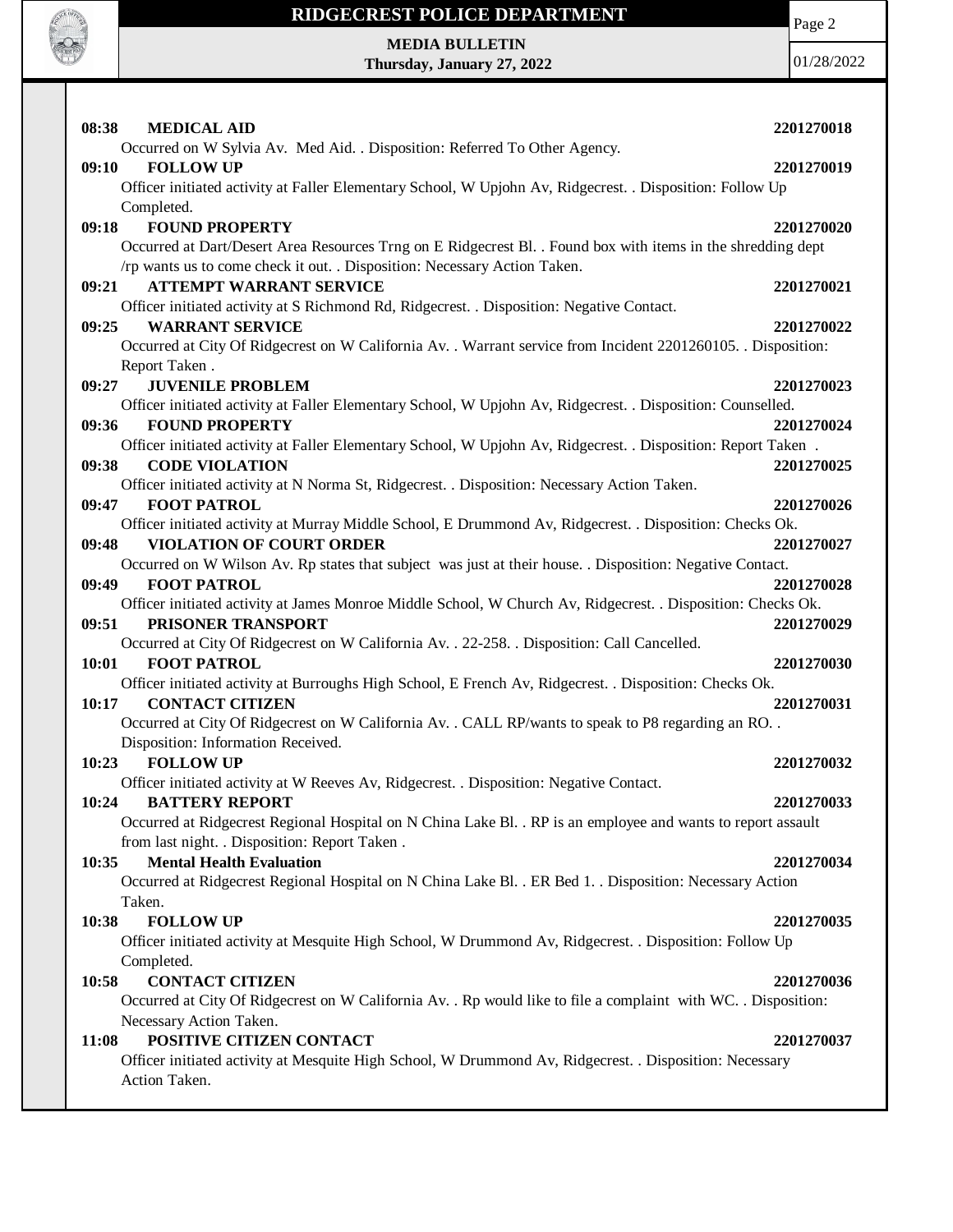

**MEDIA BULLETIN Thursday, January 27, 2022**

01/28/2022

| 11:19<br><b>ABANDONED VEHICLE</b>                                                                                                                                               | 2201270038 |
|---------------------------------------------------------------------------------------------------------------------------------------------------------------------------------|------------|
| Occurred at Inyo County Towing on W Inyokern Rd. . RP STATES A MALE PULLED UP IN THE VEHICLE,<br>GOT OUT AND STARTED WALKING AWAY /VEHICLE WAS LEFT IN FRONT OF THE BUSINESS. . |            |
|                                                                                                                                                                                 |            |
| Disposition: Cancelled by RP.                                                                                                                                                   |            |
| <b>SPOUSAL ABUSE REPORT</b><br>11:22                                                                                                                                            | 2201270039 |
| Occurred at Ridgecrest Regional Hospital on N China Lake Bl. . ER FAST TRACK 3. . Disposition: Call                                                                             |            |
| Cancelled.                                                                                                                                                                      |            |
| 11:23<br><b>CONTACT CITIZEN</b>                                                                                                                                                 | 2201270040 |
| Occurred at City Of Ridgecrest on W California Av. . CALL RP/requesting contact from P8. . Disposition:<br>Information Provided.                                                |            |
| <b>RUNAWAY/OUT OF CONTROL JUVENILE</b><br>11:26                                                                                                                                 |            |
|                                                                                                                                                                                 | 2201270041 |
| Officer initiated activity at Burroughs High School, E French Av, Ridgecrest. . Disposition: Necessary Action                                                                   |            |
| Taken.<br>POSSESS CONTROLLED SUBSTANCE PARAPHERNALIA                                                                                                                            |            |
| 11:29<br>$\mathbf A$                                                                                                                                                            | 2201270042 |
| Officer initiated activity at Fastrip Food Store, S China Lake Bl, Ridgecrest. SA/Blanton, Glenn Marquee                                                                        |            |
| 09/22/1979 Open Chg/12500(a) VC/11364 HS                                                                                                                                        |            |
| WNO/RM054849A Bail/5k Chg/11364 HS                                                                                                                                              |            |
| Cited and released. . Disposition: Arrest Made.                                                                                                                                 |            |
| <b>DOMESTIC DISTURBANCE</b><br>11:29<br>Occurred on W Reeves Av. RP states that his son's mother took his son from his location and he doesn't know                             | 2201270043 |
|                                                                                                                                                                                 |            |
| where she went                                                                                                                                                                  |            |
| DVIR/Minghelli, Michael and Cabuto, Celeste/dating/cohab/1 child in common/arguing over relationship                                                                            |            |
| issues                                                                                                                                                                          |            |
| SA/Minghelli, Michael Andrew Jr 08/02/1993 OCA 22-265                                                                                                                           |            |
| WNO/RM053721A Bail/30k Chg/14601.1(a) VC<br>WNO/RM052101A Bail/30k Chg/11550(a) HS                                                                                              |            |
| OCA 22-265 for both warrants                                                                                                                                                    |            |
| Cited and released                                                                                                                                                              |            |
|                                                                                                                                                                                 |            |
| SA/Cabuto, Celeste 07/08/1996                                                                                                                                                   |            |
| WNO/RM051526A Bail/12k Chg/12500(a) VC                                                                                                                                          |            |
| WNO/RM052058A Bail/12k Chg/12500(a) VC<br>WNO/RM052059A Bail/12k Chg/11364 HS/11550(a) HS                                                                                       |            |
| WNO/RM053132A Bail/12k Chg/14601.1(a) VC                                                                                                                                        |            |
| OCA 22-266 for warrants                                                                                                                                                         |            |
|                                                                                                                                                                                 |            |
| Cited and released. . Disposition: Arrest Made<br>12:11<br><b>EXTRA PATROL</b>                                                                                                  | 2201270044 |
| Officer initiated activity at Tennis Courts, E French Av, Ridgecrest. . Disposition: Checks Ok.                                                                                 |            |
| 12:15<br><b>TRAFFIC STOP</b>                                                                                                                                                    | 2201270045 |
| Officer initiated activity at Burroughs High School, E French Av, Ridgecrest. . Disposition: Warning                                                                            |            |
| (Cite/Verbal).                                                                                                                                                                  |            |
| 12:19<br><b>CODE VIOLATION</b>                                                                                                                                                  | 2201270046 |
| Officer initiated activity at Valley Orthopedic Institute, N Downs St, Ridgecrest. . Disposition: Call Cancelled.                                                               |            |
| <b>INFORMATION</b><br>12:20                                                                                                                                                     | 2201270047 |
| Occurred at City Of Ridgecrest on W California Av. . Info taken. . Disposition: Information Received.                                                                           |            |
| <b>EXTRA PATROL</b><br>12:23                                                                                                                                                    | 2201270048 |
| Officer initiated activity at Stater Brothers #109, N China Lake Bl, Ridgecrest. . Disposition: Checks Ok.                                                                      |            |
| <b>FOOT PATROL</b><br>12:26                                                                                                                                                     | 2201270049 |
| Officer initiated activity at Burroughs High School, E French Av, Ridgecrest. . Disposition: Checks Ok.                                                                         |            |
|                                                                                                                                                                                 |            |

Page 3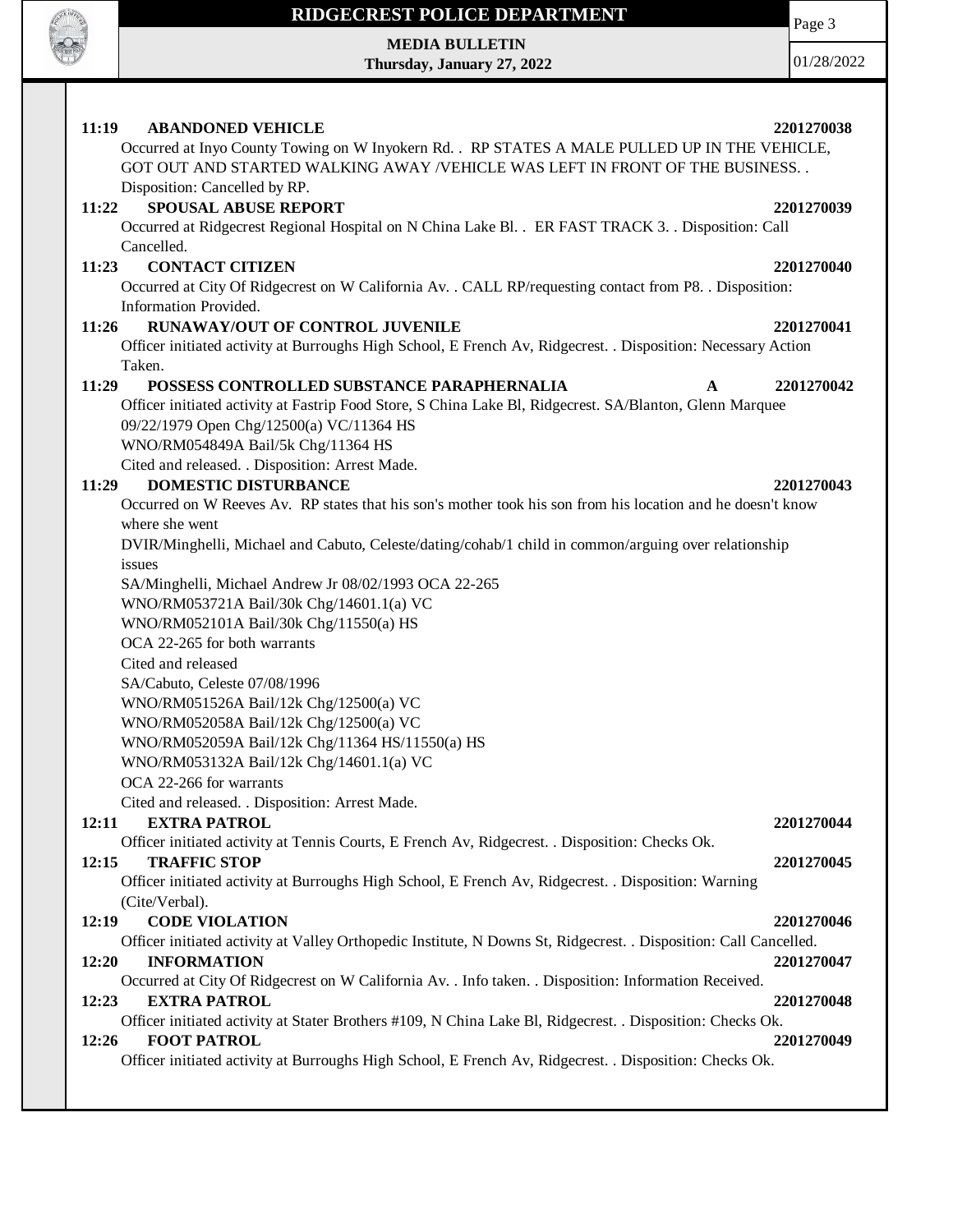

Page 4

**MEDIA BULLETIN Thursday, January 27, 2022**

| 12:34<br><b>EXTRA PATROL</b>                                                                                                              | 2201270050 |
|-------------------------------------------------------------------------------------------------------------------------------------------|------------|
| Officer initiated activity at Tennis Courts, E French Av, Ridgecrest. . Disposition: Checks Ok.                                           |            |
| <b>MISSING JUV</b><br>12:35                                                                                                               | 2201270051 |
| Occurred on N Robalo St. Rp would like to file a missing persons report contact via 21. Disposition:<br>Information Received.             |            |
| 12:36<br><b>Mental Health Evaluation</b>                                                                                                  | 2201270052 |
| Occurred on W Mariposa Av. rp requesting an officer come do eval. . Disposition: Necessary Action Taken.                                  |            |
| <b>MEDICAL AID</b><br>12:39                                                                                                               | 2201270053 |
| Occurred on N Wayne St. Med Aid. . Disposition: Referred To Other Agency.                                                                 |            |
| 911 WIRELESS CALL<br>12:44                                                                                                                | 2201270054 |
| Occurred at City Of Ridgecrest on W California Av. . Male advised misdial. . Disposition: Necessary Action                                |            |
| Taken.<br>RUNAWAY/OUT OF CONTROL JUVENILE<br>12:51                                                                                        | 2201270055 |
| Officer initiated activity at Burroughs High School, E French Av, Ridgecrest. . Disposition: Warning                                      |            |
| (Cite/Verbal).                                                                                                                            |            |
| <b>ACO - ANIMAL BITE</b><br>13:27                                                                                                         | 2201270056 |
| Occurred at Town & Country Mobile Home Park on N Norma St. . Ambulance request. . Disposition: Animal                                     |            |
| Control Handled.                                                                                                                          |            |
| <b>WARRANT SERVICE</b><br>13:31                                                                                                           | 2201270057 |
| Occurred at City Of Ridgecrest on W California Av. . SA/Carter, Carson Vick 08/16/1985                                                    |            |
| WNO/RF008492A Bail/25k Chg/452(b) PC                                                                                                      |            |
| WNO/RM053044A Bail/10k Chg/452(d) PC                                                                                                      |            |
| WNO/RM051128A Bail/10k Chg/11364 HS/11377(a) HS/853.7 PC                                                                                  |            |
| WNO/RM051305A Bail/10k Chg/11364 HS/11377(a) HS/853.7 PC                                                                                  |            |
| WNO/RM054040A Bail/10k Chg/273.6(a) PC                                                                                                    |            |
| WNO/RM054948A Bail/62500 Chg/273.5(a) PC/273.6(a) PC/273a(b) PC/594(b)(2)(a) PC<br>Supp to 21-1834<br>SA/Norton, Samantha Jean 09/22/1992 |            |
| WNO/RM052708A Bail/15500 Chg/11364 HS                                                                                                     |            |
| ABSTRACTS SENT TO LASD. . Disposition: Report Taken.                                                                                      |            |
| 13:32<br><b>TRAFFIC STOP</b>                                                                                                              | 2201270058 |
| Officer initiated activity at N Mahan St, Ridgecrest. (Hundred block.). . Disposition: Citation.                                          |            |
| 13:52<br><b>SUSPICIOUS PERSON</b>                                                                                                         | 2201270059 |
| Occurred at Harbor Freight Tools #751 on N Balsam St. . RP states there is a male wearing all black carrying a                            |            |
| sword that is strapped across his back. . Disposition: Gone On Arrival.                                                                   |            |
| 13:53<br><b>LOST PROPERTY</b>                                                                                                             | 2201270060 |
| Occurred at Santiago Ridgecrest Estates on W Ward Av. . Rp would like to report a lost or stolen purse. .                                 |            |
| Disposition: Information Received.                                                                                                        |            |
| POSITIVE CITIZEN CONTACT<br>13:56                                                                                                         | 2201270061 |
| Officer initiated activity at James Monroe Middle School, W Church Av, Ridgecrest. . Disposition: Necessary<br>Action Taken.              |            |
| 911 HANG UP<br>14:02                                                                                                                      | 2201270062 |
| Occurred at City Of Ridgecrest on W California Av. . Hang up, unable to call back. . Disposition: Necessary                               |            |
| Action Taken.                                                                                                                             |            |
| <b>CONTACT CITIZEN</b><br>14:04                                                                                                           | 2201270063 |
| Occurred at City Of Ridgecrest on W California Av. . Would like to speak with the WC. . Disposition:                                      |            |
| Information Provided.                                                                                                                     |            |
| <b>ABANDONED VEHICLE</b><br>14:16                                                                                                         | 2201270064 |
| Occurred at S Downs St/W Wildrose Av. Car blocking rps rear driveway/been there since tuesday night. .                                    |            |
| Disposition: Necessary Action Taken.                                                                                                      |            |
|                                                                                                                                           |            |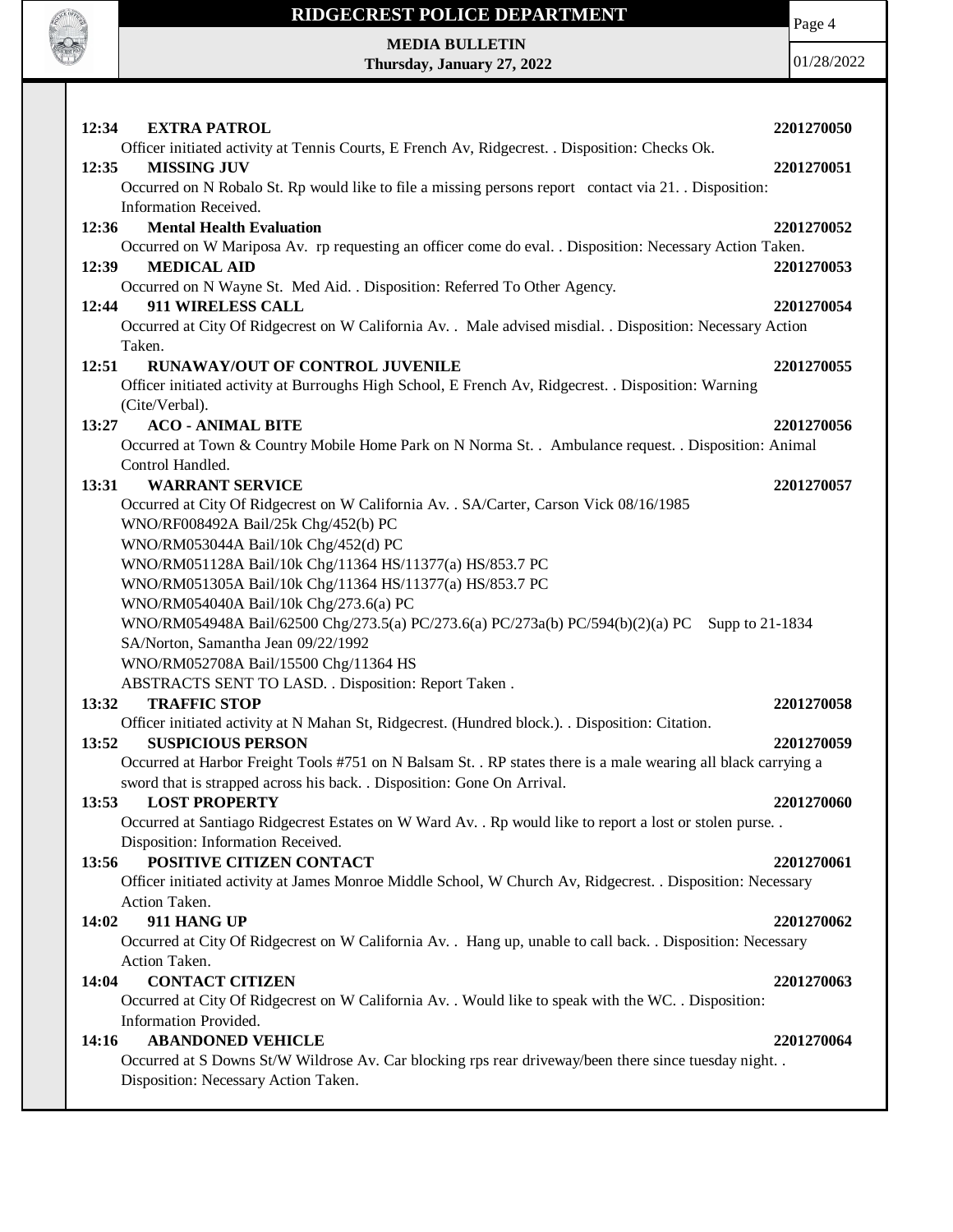

**MEDIA BULLETIN**

**Thursday, January 27, 2022**

Page 5

| 14:21<br>RUNAWAY/OUT OF CONTROL JUVENILE<br>Officer initiated activity at Burroughs High School, E French Av, Ridgecrest. . Disposition: Warning                                                                                                                                        | 2201270065               |
|-----------------------------------------------------------------------------------------------------------------------------------------------------------------------------------------------------------------------------------------------------------------------------------------|--------------------------|
| (Cite/Verbal).<br><b>WELFARE CHECK</b><br>14:28<br>Occurred on W Conejo Av. rp states she hasnt heard from her father in over 2 weeks/they would communicate                                                                                                                            | 2201270066               |
| everyday/rp is out of state and would like a callback with dispo. . Disposition: Negative Contact.<br><b>EXTRA PATROL</b><br>14:30<br>Officer initiated activity at Skate Park, E French Av, Ridgecrest. . Disposition: Checks Ok.                                                      | 2201270067               |
| <b>TRAFFIC STOP</b><br>14:34<br>Officer initiated activity at Burroughs High School, E French Av, Ridgecrest. . Disposition: Warning<br>(Cite/Verbal).                                                                                                                                  | 2201270068               |
| <b>DETAIL</b><br>14:45<br>Officer initiated activity at City Of Ridgecrest, W California Av, Ridgecrest. Destruction Detail 01/25/2022<br>Disposition: Report Taken.                                                                                                                    | 2201270069               |
| <b>BURGLARY - RESIDENTIAL - REPORT</b><br>14:45<br>Occurred on W Quail Wy. CALL RP FIRST/rp states someone came into his rental and took items from the<br>house/also some possible damage to the property. . Disposition: Log Note Only.                                               | 2201270070               |
| <b>EXTRA PATROL</b><br>14:47<br>Officer initiated activity at Burroughs High School, E French Av, Ridgecrest. . Disposition: Checks Ok.<br><b>CITIZEN ASSIST</b><br>15:02                                                                                                               | 2201270071<br>2201270072 |
| Officer initiated activity at Burroughs High School, E French Av, Ridgecrest. . Disposition: Necessary Action<br>Taken.<br>15:08<br><b>GAS LEAK</b>                                                                                                                                     | 2201270073               |
| Occurred on W Graaf Av. Potential gas leak. . Disposition: Referred To Other Agency.<br><b>FOLLOW UP</b><br>15:16<br>Officer initiated activity at S Mayo St, Ridgecrest. . Disposition: Negative Contact.                                                                              | 2201270074               |
| 15:21<br><b>FOLLOW UP</b><br>Officer initiated activity at City Of Ridgecrest, W California Av, Ridgecrest. . Disposition: Negative Contact.<br>15:24<br><b>ACO CALL</b><br>Occurred at N Balsam St/W Panamint Av. RP states he was almost attacked by a black pit bull. . Disposition: | 2201270075<br>2201270076 |
| Animal Control Handled.<br><b>DOMESTIC DISTURBANCE</b><br>15:40<br>Occurred at Econo Lodge on W Inyokern Rd. . Female heard asking a male if he is going to leave while the<br>male told the female he was going to hurt her                                                            | 2201270077               |
| DVIR/ Cavender, Ryan and Leon, Christie/dating/cohab/no children in common/arguing over relationship<br>issues. . Disposition: Domestic Violence Documentation.                                                                                                                         |                          |
| <b>CONTACT CITIZEN</b><br>16:00<br>Occurred at City Of Ridgecrest on W California Av. . Rp wants to put in complaint on an employee at a<br>business. . Disposition: Information Provided.                                                                                              | 2201270078               |
| <b>BATTERY REPORT</b><br>16:02<br>Occurred at Larkspur Apartments on S Downs St. . Meet RP at his home - states his sister was assaulted. .<br>Disposition: Unfounded.                                                                                                                  | 2201270079               |
| <b>TRAFFIC STOP</b><br>16:16<br>Officer initiated activity at N China Lake Bl, Ridgecrest. (Hundred block.). . Disposition: Citation.<br><b>OPEN DOOR/GATE</b><br>16:18                                                                                                                 | 2201270080<br>2201270081 |
| Occurred at Mickey's Pub & Billiards on N Triangle Dr. . Rp states there is a unit either b or c that has a door<br>open. . Disposition: Checks Ok.                                                                                                                                     |                          |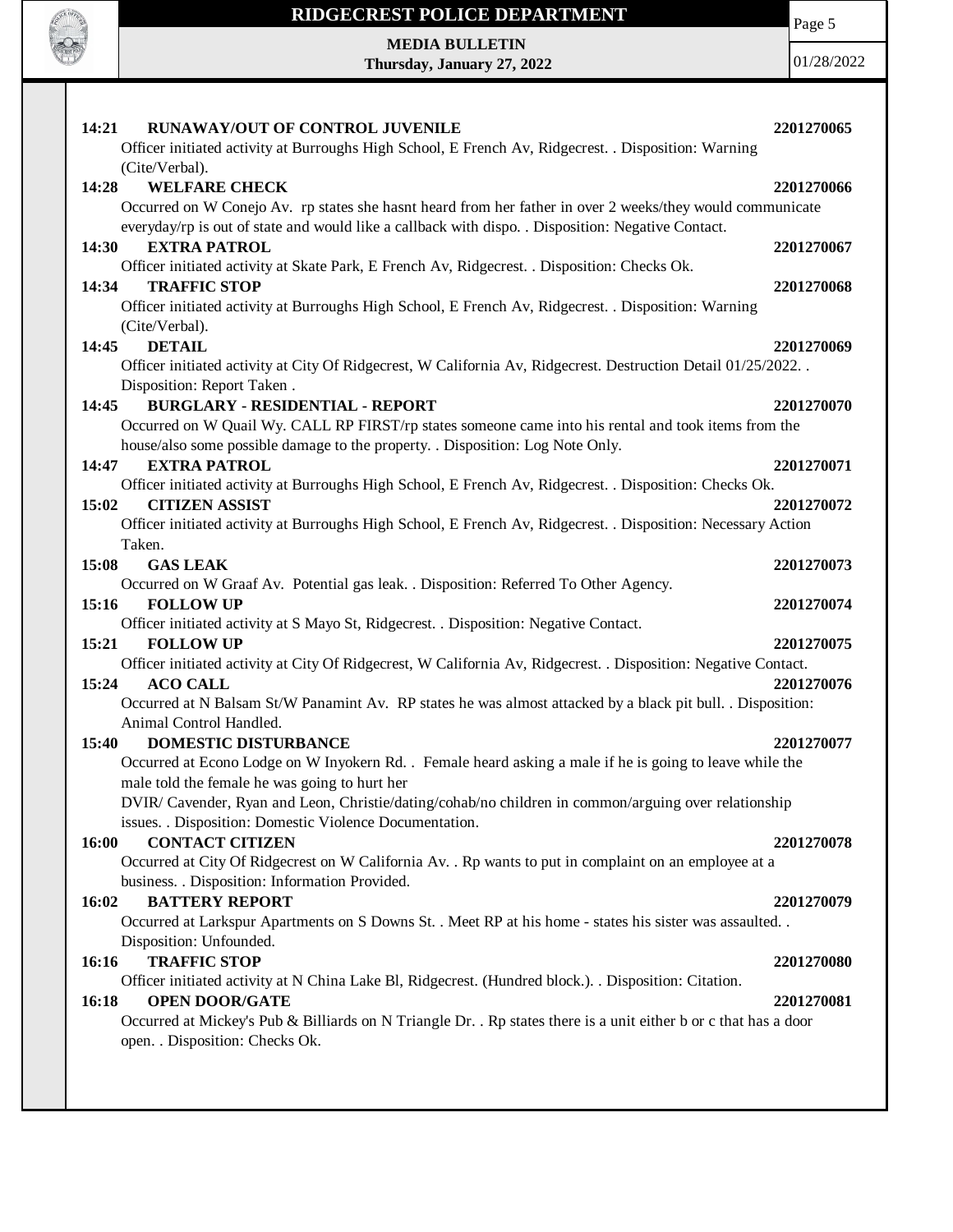